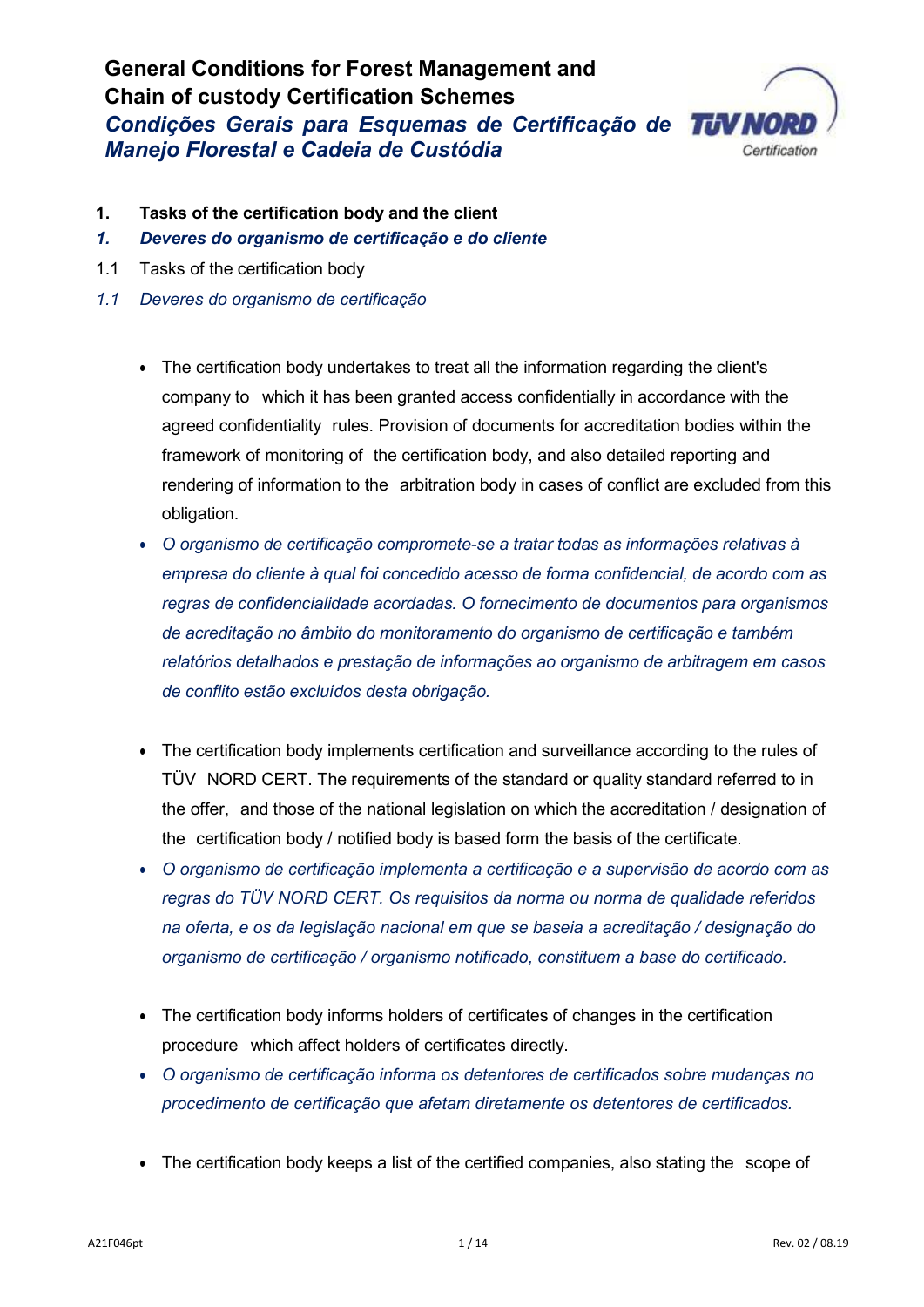the certification. On request of interested third parties, the Certification Body will give information about certified companies.

- *O organismo de certificação mantém uma lista das empresas certificadas, informando também o escopo da certificação. A pedido de partes interessadas terceiras, o Organismo de Certificação fornecerá informações sobre as empresas certificadas.*
- Complaints of third parties regarding management systems  $1$ of customers who have been certified by a certification body of TÜV NORD CERT are recorded in writing, checked and then dealt with.
- *Reclamações de terceiras partes em relação aos sistemas de gestão* [2](#page-1-1) *de clientes que foram certificados por um organismo de certificação do TÜV NORD CERT são registradas por escrito, verificadas e então tratadas.*

The certification body records complaints and objections of the client with regard to the certification procedure in writing, checks the facts of the case and investigates the complaints / objections. If no agreement is reached between the client and the certification body, the complaints / objection procedure published on the Internet of TÜV NORD CERT [\(www.tuev](http://www.tuev-nord-cert.de/)[nord-cert.de\)](http://www.tuev-nord-cert.de/) is used.

*O organismo de certificação registra as reclamações e objeções do cliente com relação ao procedimento de certificação por escrito, verifica os fatos do caso e investiga as reclamações / objeções. Se nenhum acordo for alcançado entre o cliente e o organismo de certificação, o procedimento de reclamações / objecões publicado na Internet do TÜV NORD CERT [\(www.tuev](http://www.tuev-nord-cert.de/)[nord-cert.de\)](http://www.tuev-nord-cert.de/) é usado.*

-

<span id="page-1-0"></span><sup>1</sup> Management System includes PEFC COC, PEFC FM and FSC COC

<span id="page-1-1"></span>*<sup>2</sup> Sistema de Gestão inclui PEFC COC, PEFC FM e FSC COC*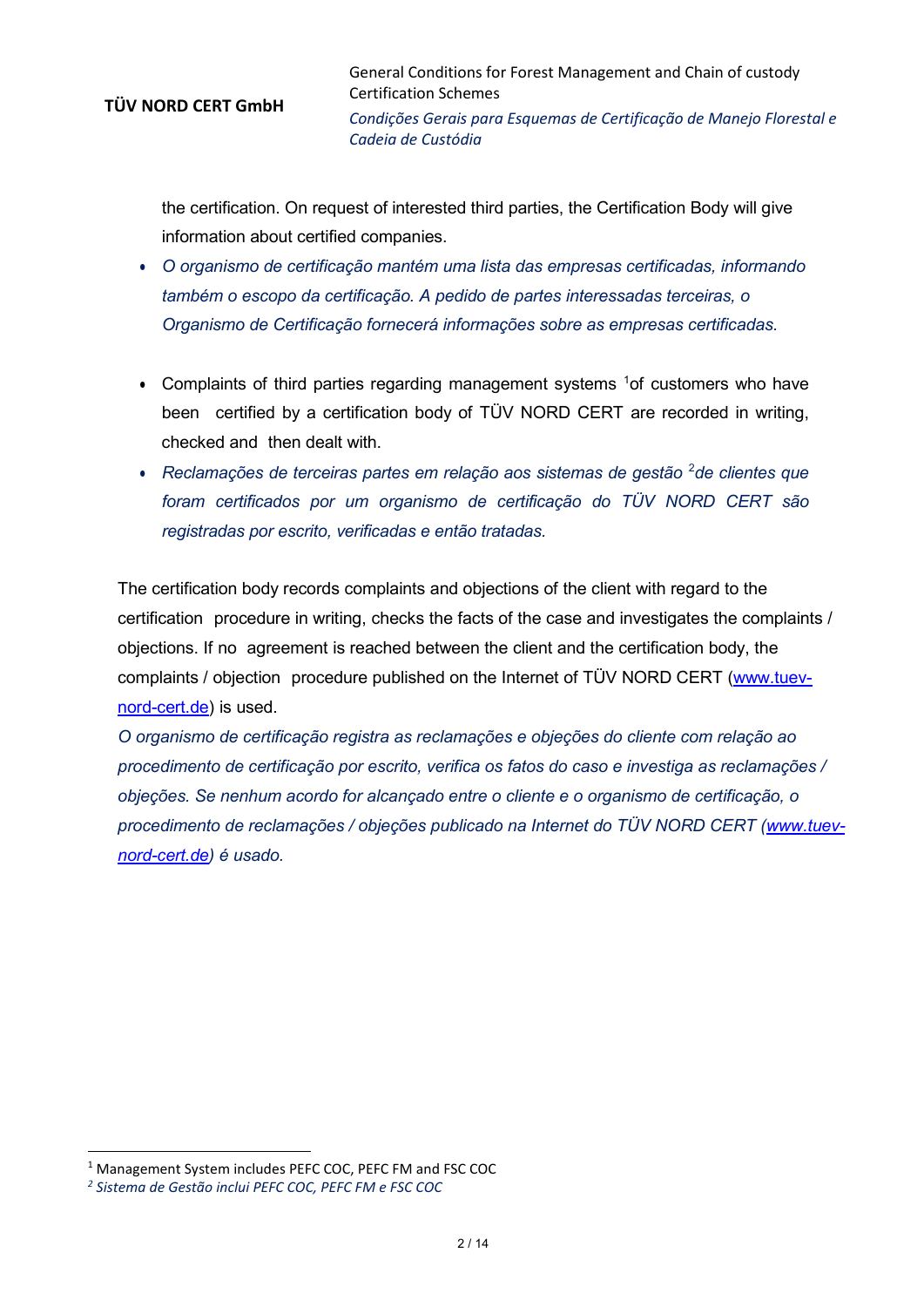General Conditions for Forest Management and Chain of custody Certification Schemes *Condições Gerais para Esquemas de Certificação de Manejo Florestal e Cadeia de Custódia*

- 1.2 Tasks of the client
- *1.2 Deveres do cliente*
	- In so far as the accreditation rules provide for a Stage 1 Audit, at the time of the agreed Stage 1 audit, the client provides all documents which are relevant to the management system in their current form (Manual, Procedures, process descriptions, other relevant documents, records regarding internal audits and management reviews which have been performed). The Stage 1 Audit takes place at the client's premises. In the case of all other procedures, the relevant documents must be provided in good time prior to the audit (approx. 2 weeks).
	- *Na medida em que as regras de acreditação preveem uma Auditoria Fase 1, no momento da auditoria Fase 1 acordada, o cliente fornece todos os documentos que são relevantes para o sistema de gestão em sua forma atual (Manual, Procedimento, descrições de processos, outros documentos relevantes, registros relativos a auditorias internas e análises críticas de gestão que foram realizadas). A Auditoria Fase 1 ocorre nas instalações do cliente. No caso de todos os outros procedimentos, os documentos relevantes devem ser fornecidos em tempo hábil antes da auditoria (aproximadamente 2 semanas).*
	- If required by the respective standard, the client performs a complete internal audit before the certification audit and also before the annual surveillance audits / annual recertification audit (all elements of the relevant standard and all company locations/production sites and, if appropriate, development sites which are relevant for the scope of the certificate must be audited), and also performs an assessment of the management system.
	- *Se exigido pela respectiva norma, o cliente realiza uma auditoria interna completa antes da auditoria de certificação e também antes das auditorias anuais de supervisão / auditoria de recertificação anual (todos os elementos da norma relevante e todos os locais / sites de produção e, se apropriado, o desenvolvimento de locais que são relevantes para o escopo do certificado devem ser auditados) e também realiza uma avaliação do sistema de gestão.*
	- During the audit, the client allows the auditor team to view the records relevant to the scope of the audit, and allows the team access to the organization units of the company, relevant equipment, personnel and client's subcontractors which are affected
	- *Durante a auditoria, o cliente permite que a equipe auditora visualize os registros relevantes ao escopo da auditoria e permite que a equipe acesse as unidades organizacionais da*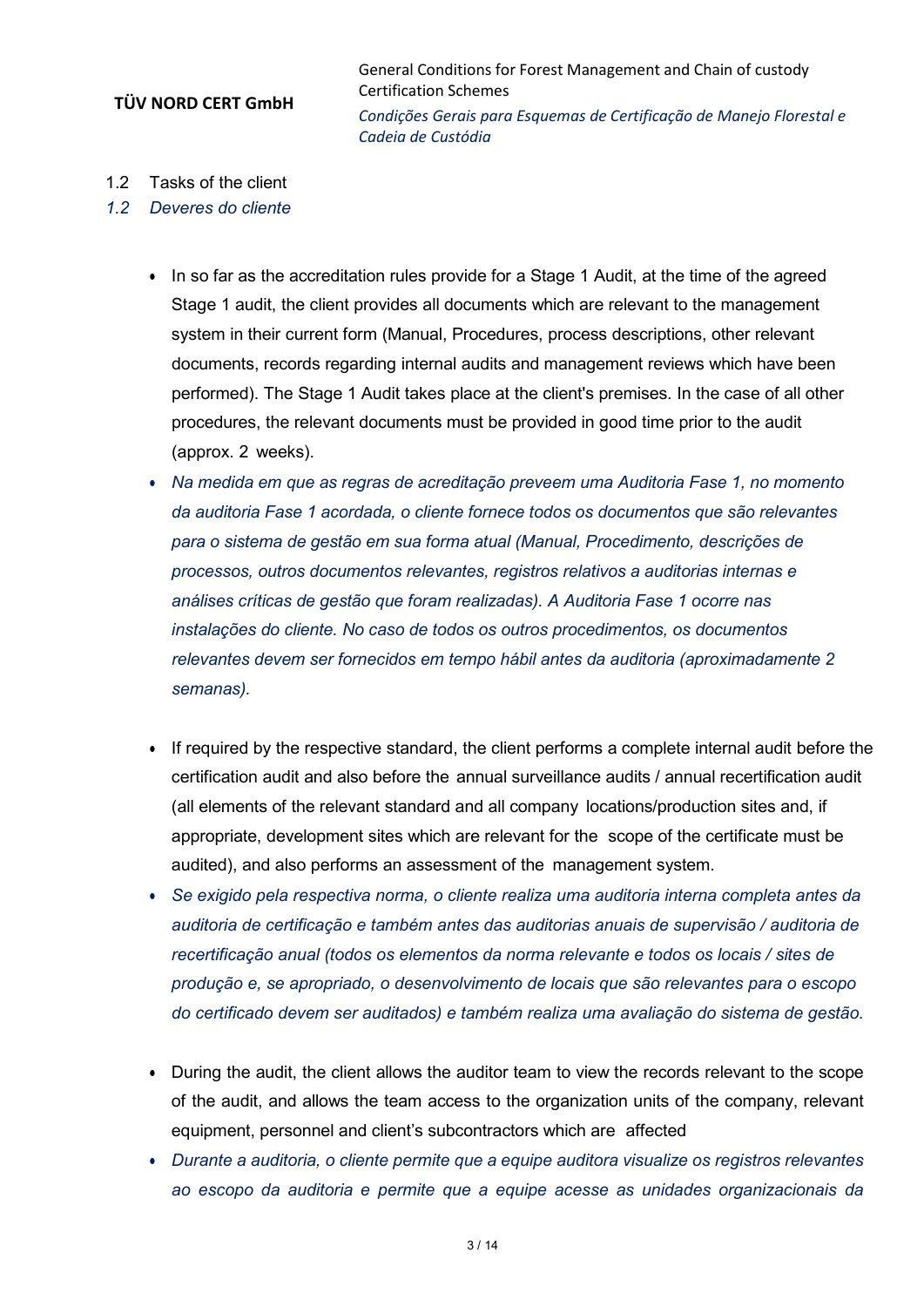General Conditions for Forest Management and Chain of custody Certification Schemes *Condições Gerais para Esquemas de Certificação de Manejo Florestal e Cadeia de Custódia*

#### *empresa, equipamentos relevantes, pessoal e subcontratados do cliente que são afetados.*

- He names a contact person from the company management who is responsible for the execution of the audit. This is in general the representative who has been appointed for the respective management system.
- *Ele nomeia uma pessoa de contato da administração da empresa que é responsável pela execução da auditoria. Geralmente é o representante nomeado para o respectivo sistema de gestão.*
- The client is obliged to inform the certification body of all important changes which occur after issue of certificates or extensions or additions to certificates immediately in writing (this affects for example changes regarding to the legal and organizational form of the company, the economic or ownership situation regarding the company, the organization and the management [such as key members of staff in management positions, decision makers or specialist or high-level technical personnel etc.], the contact address and the locations, modifications to the product or the production methods as well as important changes to the management system and the processes).
- *O cliente é obrigado a informar o organismo de certificação de todas as mudanças importantes que ocorrerem após a emissão de certificados ou extensões ou acréscimos aos certificados imediatamente por escrito (isso afeta, por exemplo, mudanças em relação à forma legal e organizacional da empresa, a economia ou situação de propriedade relativa à empresa, à organização e à gestão [como membros-chave da equipe em cargos de gestão, tomadores de decisão ou especialista ou pessoal técnido de alto nível, etc.], o endereço de contato e os locais, modificações no produto ou nos métodos de produção bem como mudanças importantes no sistema de gestão e nos processos).*
- The client has the obligation to record all objections/complaints in relation to the management system and its effectiveness, along with corrective actions and their results, to document these and make them available to the auditor in the audit.
- *O cliente tem a obrigação de registrar todas as objeções/reclamações em relação ao sistema de gestão e sua eficácia, juntamente com as ações corretivas e seus resultados, para documenta-los e disponibiliza-los ao auditor na auditoria.*
- 1.1.1
	- The client undertake the necessary steps to fulfil the certification requirements including implementation of appropriate changes within the certification validity.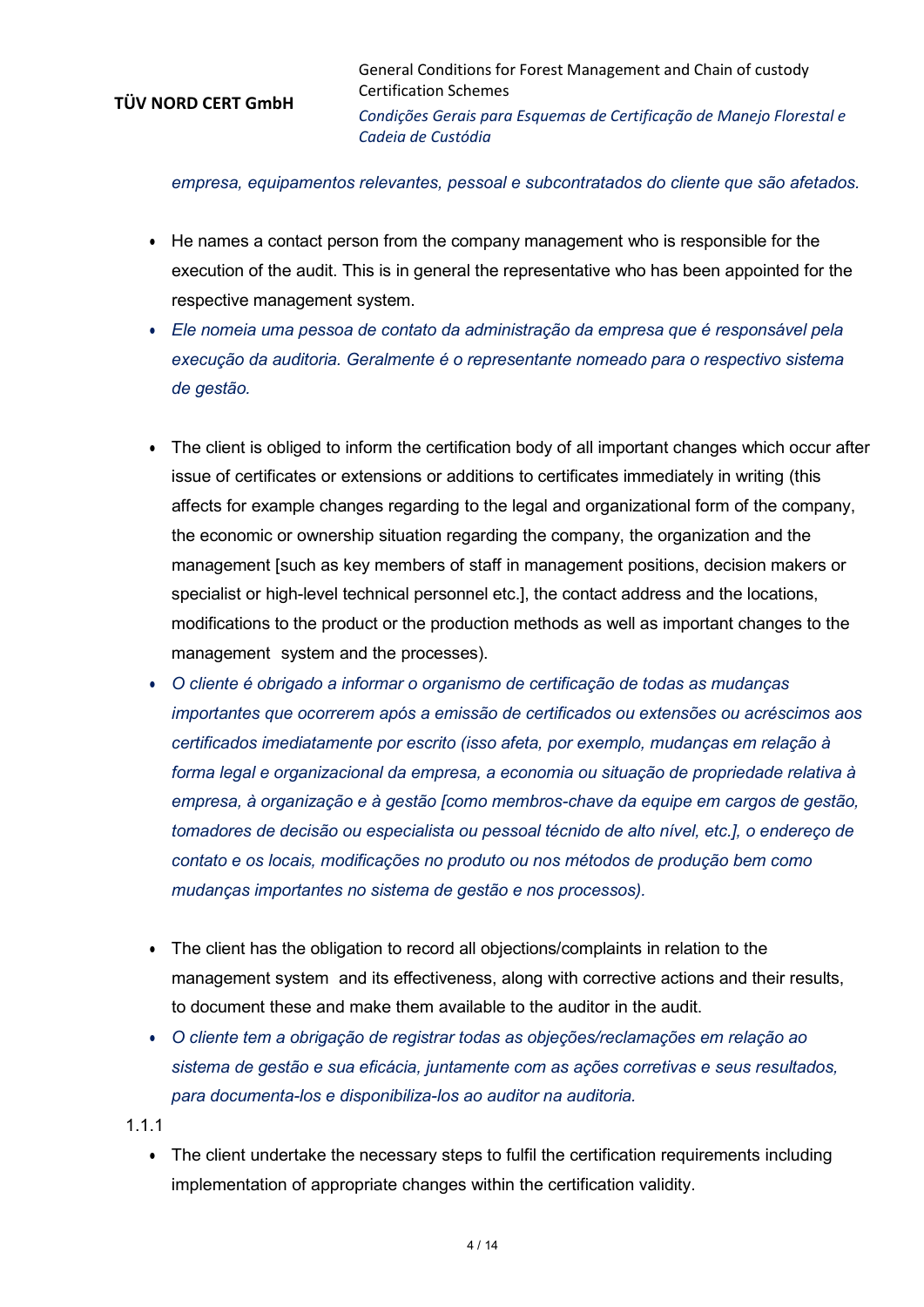General Conditions for Forest Management and Chain of custody Certification Schemes *Condições Gerais para Esquemas de Certificação de Manejo Florestal e Cadeia de Custódia*

- *O cliente realiza as etapas necessárias para cumprir os requisitos de certificação, incluindo a implementação de mudanças apropriadas dentro da validade da certificação.*
- 1.1.2
	- The client has the obligation to fulfil the product requirements of certified products in the ongoing production and complies with any requirements of the certification scheme
	- *O cliente tem a obrigação de cumprir os requisitos de produto de produtos certificados na produção em andamento e estar em conformidade com todos os requisitos do esquema de certificação*
	- In order to avoid situations of conflict between the certification body and an advisory or consultancy company, the client shall inform the certification body of consultancy or advisory services in the area of management systems which were used before or after signing of the contract. This duty to inform also includes organizations which have performed "in-house training" or internal audits of the management system.
	- *Para evitar situações de conflito entre o organismo de certificação e uma empresa de assessoria ou consultoria, o cliente deve informar o organismo de certificação sobre os serviços de consultoria ou assessoria na área de sistemas de gestão que foram utilizados antes ou depois da assinatura do contrato. Este dever de informar também inclui as organizações que realizaram "treinamento interno" ou auditorias internas do sistema de gestão.*
	- Within the framework of maintenance of accreditation, notification, approval etc., the client states that he will permit a possible so-called Witness Audit to be performed in his company and that will allow access to relevant files.
	- *No âmbito da manutenção da acreditação, notificação, aprovação, etc., o cliente declara que permitirá a realização de uma possível chamada Auditoria de Testemunha na sua empresa e que permitirá o acesso aos respectivos arquivos.*
	- The client has the right to reject the auditors named by the certification body. If no agreement is reached after 3 proposals have been made, the contract is dissolved by mutual agreement.
	- *O cliente tem o direito de rejeitar os auditores indicados pelo organismo de certificação. Se nenhum acordo for alcançado após 3 propostas terem sido feitas, o contrato é rescindido por acordo mútuo.*
	- If the procedure of combined certification of management systems is used, the client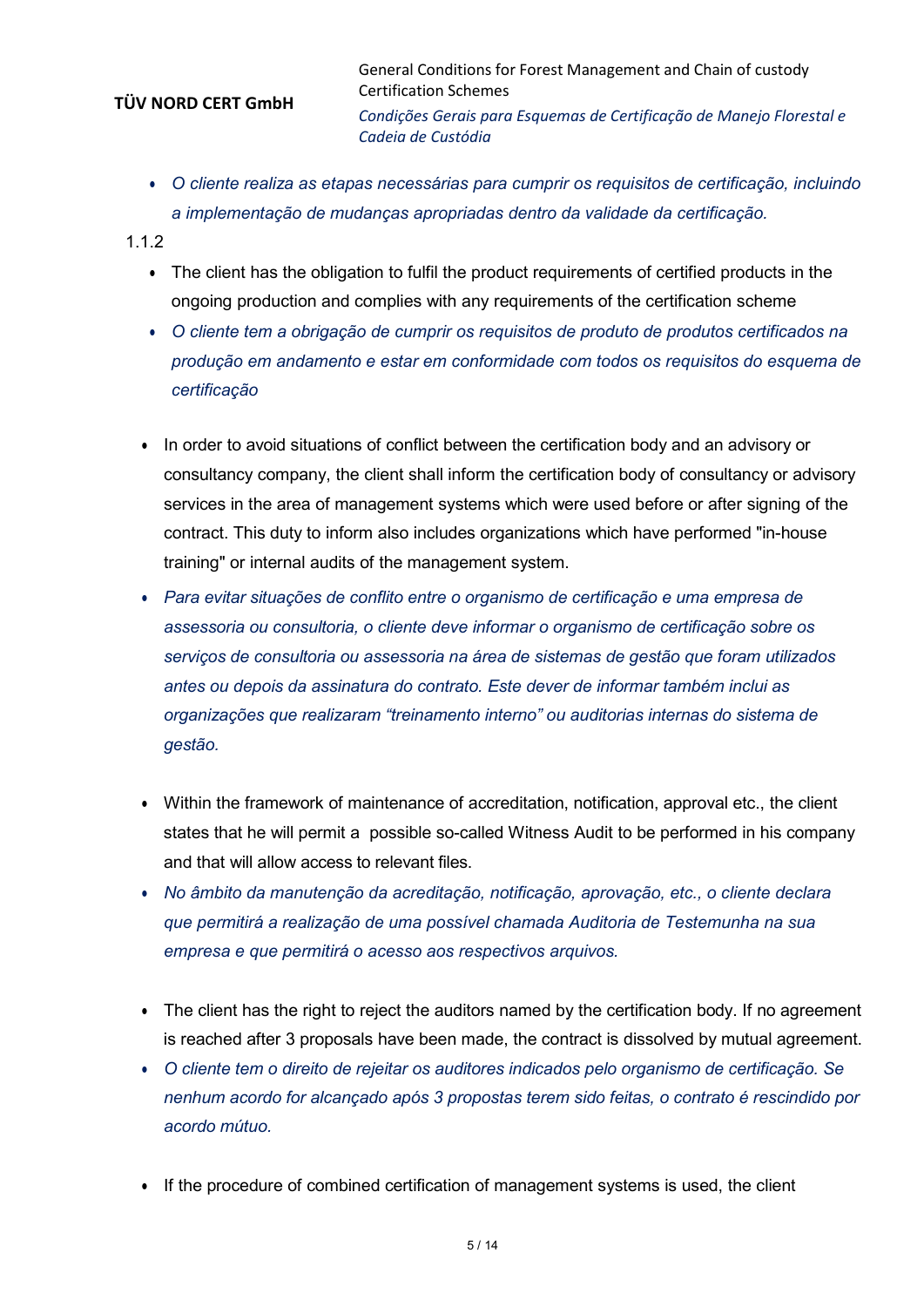General Conditions for Forest Management and Chain of custody Certification Schemes *Condições Gerais para Esquemas de Certificação de Manejo Florestal e Cadeia de Custódia*

undertakes to fulfil all conditions relating to combined certification of management systems and to inform the certification body immediately in case of non-fulfilment.

• *Caso seja utilizado o procedimento de certificação combinada de sistemas de gestão, o cliente se compromete a cumprir todas as condições relativas à certificação combinada de sistemas de gestão e a informar imediatamente o organismo de certificação em caso de não cumprimento.*

In detail, these conditions are as follows:

*Em detalhes, essas condições são as seguintes:*

- <sup>−</sup> Specification, creation and maintenance of a management system which applies in a uniform manner for all branches/production sites. The important documented Procedures must also apply in a uniform manner.
- <sup>−</sup> *Especificação, criação e manutenção de um sistema de gestão que se aplique de forma uniforme a todas as filiais/locais de produção. Os procedimentos documentados importantes devem ser aplicados de maneira uniforme.*
- Surveillance of the entire management system under the central supervision of the management representative based at the central headquarters of the company. This management representative has the authority to issue binding instructions to all branches/production sites.
- <sup>−</sup> *Vigilância de todo o sistema de gestão sob a supervisão central do representante da gestão sediado no escritório central da empresa. Este representante de gestão tem autoridade para emitir instruções de vinculação para todas as filiais/locais de produção.*
- <sup>−</sup> Rules which lay down that certain areas of the company work in a centralized fashion for all areas, e.g. product and process development, procurement, human resources etc.
- <sup>−</sup> *Regras que estabelecem que certas áreas da empresa funcionam de forma centralizada para todas as áreas, por exemplo desenvolvimento de produtos e processos, compras, recursos humanos, etc.*
- <sup>−</sup> Performance of internal audits at all production sites/branches of the company before the certification audit.
- <sup>−</sup> *Realização de auditorias internas em todos os locais de produção/filiais da empresa antes da auditoria de certificação.*
- <sup>−</sup> Signing of an agreement between client and certification body which is legally enforceable at all branches/production sites of the company.
- <sup>−</sup> *Assinatura de um acordo entre o cliente e o organismo de certificação que é legalmente*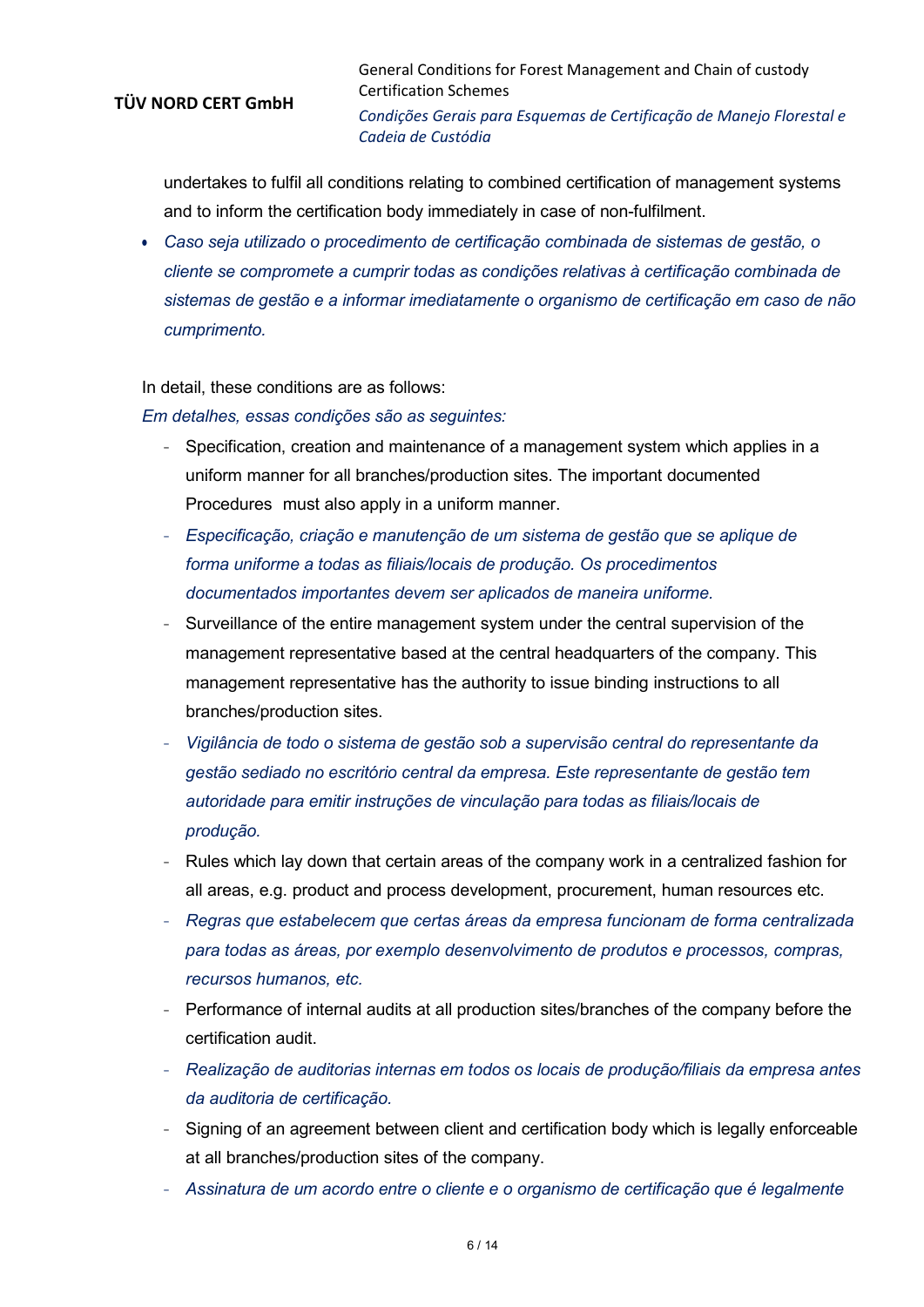General Conditions for Forest Management and Chain of custody Certification Schemes *Condições Gerais para Esquemas de Certificação de Manejo Florestal e Cadeia de Custódia*

# *aplicável em todas as filiais/locais de produção da empresa.*

- 1.3 Arrangements regarding occupational health and safety
- *1.3 Disposições relacionadas à saúde e segurança ocupacional*
- 1.3.1 Arrangements to be undertaken by the client
- *1.3.1 Disposições a serem realizadas pelo cliente*
	- Before performance of the contractual services, the client shall provide information regarding risks, hazards and stress which could originate from the working environment in the client's factory or at the client's premises. This information shall include information regarding hazardous substances in test pieces. The client shall provide information concerning whether and if appropriate, to what extent, risk and hazard assessments are required for the activities that have been ordered.
	- *Antes da execução dos serviços contratuais, o cliente deve fornecer informações sobre riscos, perigos e estresse que podem ter origem no ambiente de trabalho da fábrica do cliente ou nas instalações do cliente. Essas informações devem incluir informações sobre substâncias perigosas em peças de teste. O cliente deve fornecer informações sobre e, se apropriado, em que extensão, avaliações de perigo e risco são necessárias para as atividades que foram solicitadas.*
	- The client shall have sufficient arrangements in place for first aid, alarm and rescue, and shall name contacts and responsibilities in this regard.
	- *O cliente deve ter mecanismos suficientes no local para primeiros socorros, alarme e resgate, e deve nomear os contatos e responsabilidades a este respeito.*
	- The client shall ensure that employees of TÜV NORD CERT only perform work when accompanied by an employee of the client.
	- *O cliente deve garantir que os funcionários do TÜV NORD CERT somente realizem o trabalho quando acompanhados por um funcionário do cliente.*
	- The client shall provide the employees of the certification body with instruction on the basis of risk and hazard assessment(s) and work and operating instructions. The instruction shall include communication of emergency telephone numbers and collection points in case of danger, and also a description of the functioning and safety of any equipment to be used under such circumstances.
	- *O cliente deve fornecer aos funcionários do organismo de certificação instruções com base*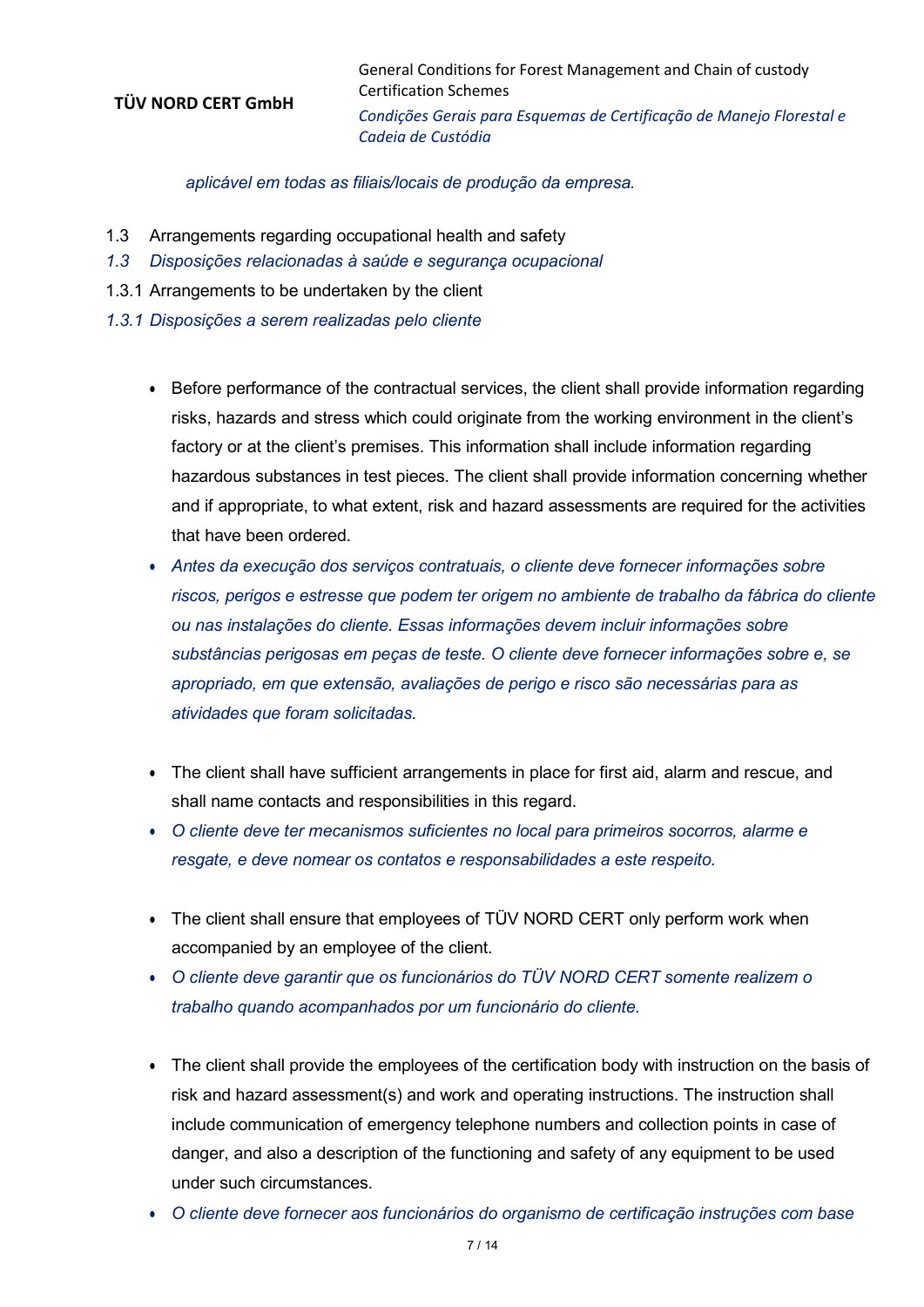General Conditions for Forest Management and Chain of custody Certification Schemes *Condições Gerais para Esquemas de Certificação de Manejo Florestal e Cadeia de Custódia*

*na(s) avaliação(ões) de perigo e risco e instruções de trabalho e operação. A instrução deve incluir os números de telefone de comunicação de emergência e pontos de coleta em caso de perigo, e também uma descrição do funcionamento e segurança de qualquer equipamento a ser usado em tais circunstâncias.*

- The client shall supply any necessary personal protective equipment which may be necessary and which is not provided by the certification body (helmet, safety boots or shoes, ear and eye protection – e.g. ear defenders, safety spectacles/goggles) free of charge.
- *O cliente deve fornecer qualquer equipamento de proteção individual que possa ser necessário e que não seja fornecido pelo organismo de certificação (capacete, botas ou sapatos de segurança, protação auricular e ocular - por exemplo, protetores auriculares, óculos de segurança) gratuitamente.*

#### 1.3.2 Certification body

- *1.3.2 Organismo de certificação*
- The employee of the certification body may only undertake work if the circumstances and the working environment are safe. The employee is entitled to refuse to perform the work in the presence of unacceptable hazards / risks / stresses.
- *O funcionário do organismo de certificação só pode realizar trabalho se as circunstâncias e o ambiente de trabalho forem seguros. O funcionário tem o direito de se recusar a realizar o trabalho na presença de perigos / riscos / tensões inaceitáveis.*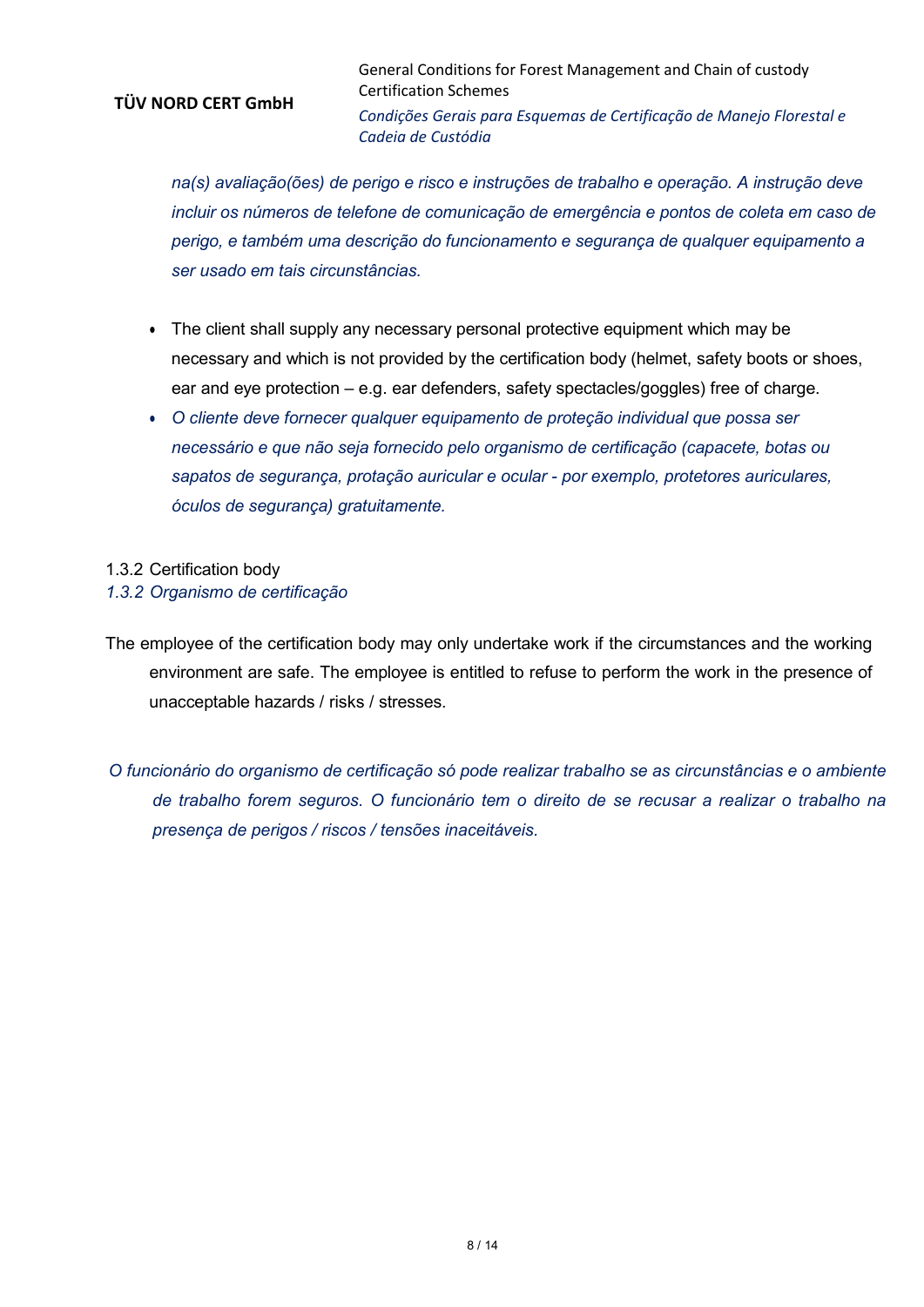**2. Validity and rights of use of the test mark and the certificate**

#### *2. Validade e direitos de uso da marca de teste e do certificado*

- The validity of the certificate begins with the date when the certificate is issued. The term of the certificate depends on the particular standard on which the audit is based, but may not exceed a maximum of 5 years. This assumes, that based on the date of the certification audit, regular surveillance audits are performed in the company according to the specific accreditation rules or certification standards with a positive result. A surveillance audit at short notice may also become necessary in certain justified cases. It is within the discretion of the certification body to decide on the necessity for such an audit. The same prerequisites apply for the use of the test mark.
- *A validade do certificado começa com a data em que o certificado é emitido. O prazo do certificado depende do padrão específico no qual a auditoria é baseada, mas não pode exceder um máximo de 5 anos. Isso pressupõe que com base na data da auditoria de certificação, auditorias regulares de supervisão são realizadas na empresa de acordo com as regras de acreditação específicas ou padrões de certificação com um resultado positivo. Uma auditoria de supervisão em curto prazo também pode ser necessária em certos casos justificados. Fica a critério do organismo de certificação decidir sobre a necessidade de tal auditoria. Os mesmos pré requisitos se aplicam para o uso da marca teste.*
- The scope of the certification is listed in German or in English language. A transfer in other languages is provides in good faith. In case of doubt or contradiction is only the German or the English version of the certificate mandatory.
- *O escopo da certificação está listado em alemão ou inglês. A transferência em outros idiomas é fornecida de boa fé. Em caso de dúvida ou contradição, somente a versão alemã ou inglesa do certificado é mandatória.*
- Approval for use of the test mark only applies for the area of the client's company which has been certified. Use of the test mark for activities which lie outside the scope of the certificate is not permitted.
- *A aprovação para uso da marca teste aplica-se apenas à área da empresa do cliente que foi certificada. O uso da marca teste para atividades que estão fora do escopo do*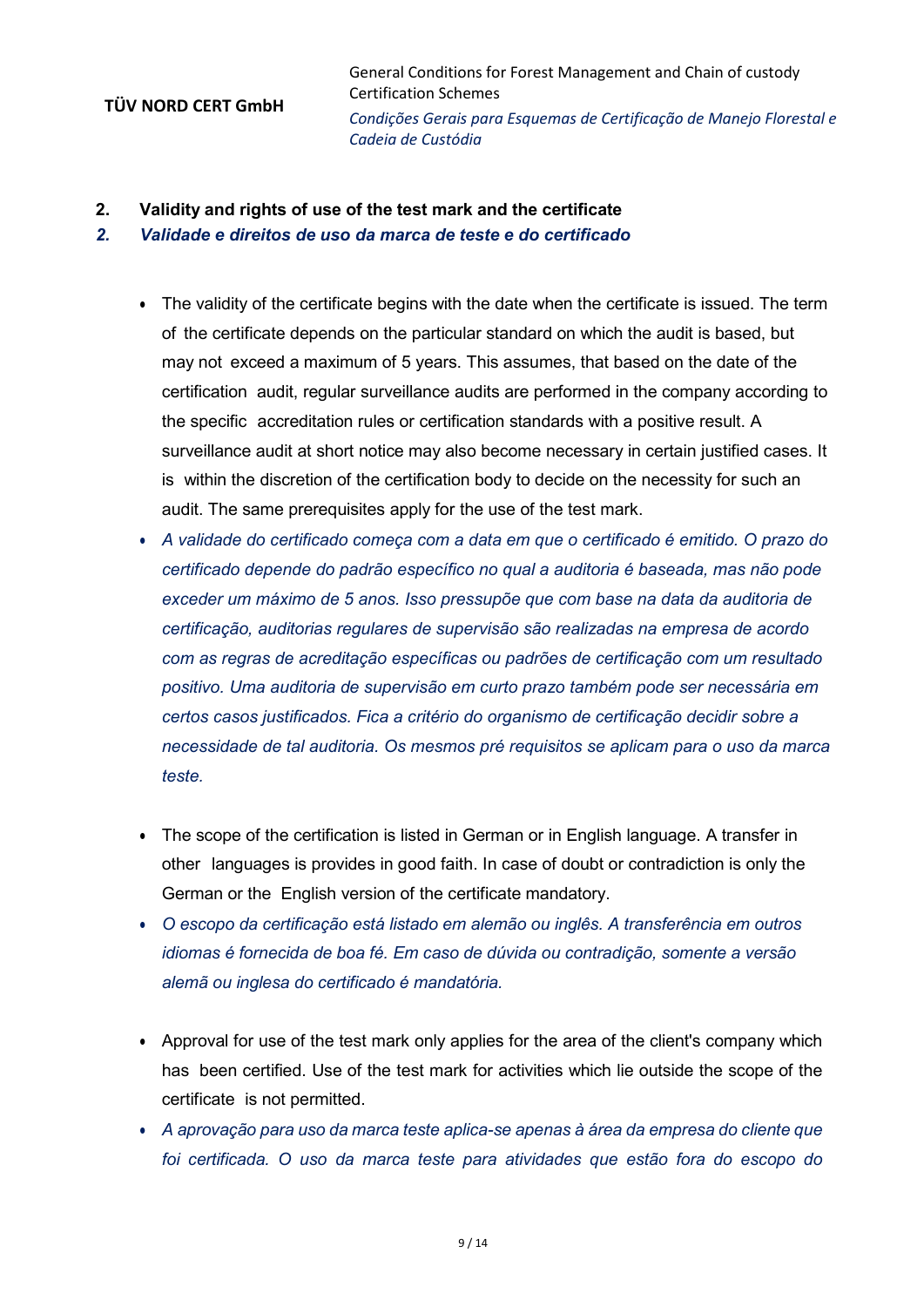*certificado não é permitido.*

- The test mark may only be used in the form which is provided by TÜV NORD CERT or the trademark owner. The mark must be easy to read and clearly visible. The client is not authorized to change the certificate and/or the test mark. The certificate and the test mark may not be used in a misleading manner for advertising purposes.
- *A marca teste só pode ser usada na forma fornecida pelo TÜV NORD CERT ou pelo proprietário da marca registrada. A marca deve ser fácil de ler e claramente visível. O cliente não está autorizado a alterar o certificado e/ou a marca teste. O certificado e a marca teste não podem ser usados de maneira enganosa para fins publicitários.*
- If the client provides copies of the certification documents to others, the documents shall be reproduced in their entirety or as specified in the certification scheme.
- *Se o cliente fornecer cópias dos documentos de certificação a terceiros, os documentos devem ser reproduzidos em sua totalidade ou conforme especificado no esquema de certificação.*
- It is not permitted to make use of the test mark on laboratory test reports, calibration certificates or inspection reports or certificates for persons, as these documents are classified as products in this connection.
- *Não é permitido fazer uso da marca teste em relatórios de teste de laboratório, certificados de calibração ou relatórios de inspeção ou certificados para pessoas, uma vez que esses documentos são classificados como produtos neste contexto.*
- The client must ensure that the test mark and the certificate are only used in advertising in such a way that a statement regarding the certified area of the client which corresponds to the certification is made. The client also has to make sure that, within the framework of competition the impression is not created that certification by the certification body is equivalent to a governmental inspection.
- *O cliente deve garantir que a marca teste e o certificado são utilizados apenas em publicidade de forma que seja feita uma declaração sobre a área certificada do cliente que corresponde à certificação. O cliente também deve certificar-se de que, no âmbito da concorrência, não se cria a impressão de que a certificação pelo organismo de certificação é equivalente a uma inspeção governamental.*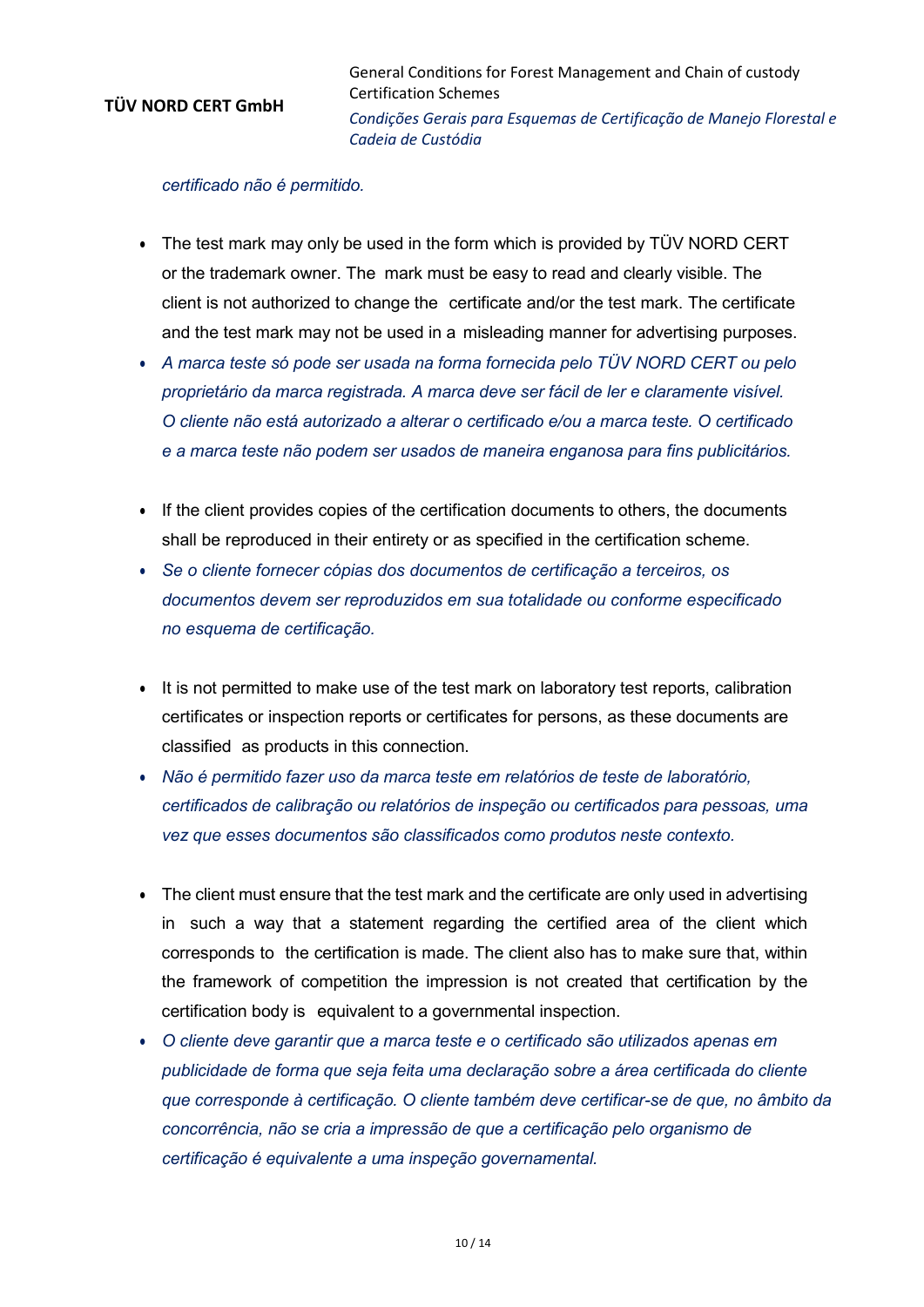General Conditions for Forest Management and Chain of custody Certification Schemes *Condições Gerais para Esquemas de Certificação de Manejo Florestal e Cadeia de Custódia*

- If a claim is made against the certification body according to the principles of product liability based on use of the test mark and/or certificate by the client which infringes the conditions of the contract, the client has the duty to hold the certification body harmless and to release the certification body with regard to all claims of third parties. The same applies for all cases in which a claim is made against the certification body by a third party based on advertising claims or other behavior on the part of the client.
- *Se uma reclamação for feita contra o organismo de certificação de acordo com os princípios de responsabilidade do produto com base no uso da marca teste e/ou certificado pelo cliente que infringe as condições do contrato, o cliente tem o dever de isentar o organismo de certificação e liberar o organismo de certificação em relação a todas as reclamações de terceiros. O mesmo se aplica a todos os casos em que uma reclamação é feita contra o organismo de certificação por uma terceira parte com base em reclamações de publicidade ou outro comportamento por parte do cliente.*
- The client receives the non-transferable, non-exclusive right, limited to the contractual term, to make use of the test mark and the certificate in accordance with the conditions stated above.
- *O cliente recebe o direito intransferível e não exclusivo, limitado ao prazo contratual, de fazer uso da marca teste e do certificado de acordo com as condições indicadas acima.*
- Use of the test mark and the certificate is limited to the client and may not be transferred to third parties or legal successors without the express permission of the certification body. If the client wishes to transfer the right of use of the test mark and the certificate, a corresponding application has to be submitted. A new audit must be performed if necessary.
- *O uso da marca teste e do certificado é limitado ao cliente e não pode ser transferido a terceiros ou sucessores legais sem a autorização expressa do organismo de certificação. Se o cliente deseja transferir o direito de uso da marca teste e do certificado, um pedido correspondente deve ser apresentado. Uma nova auditoria deve ser realizada se necessário.*
- The test mark to be used in the individual case depends on the certificate which is issued.
- *A marca teste a ser utilizada em cada caso depende do certificado emitido.*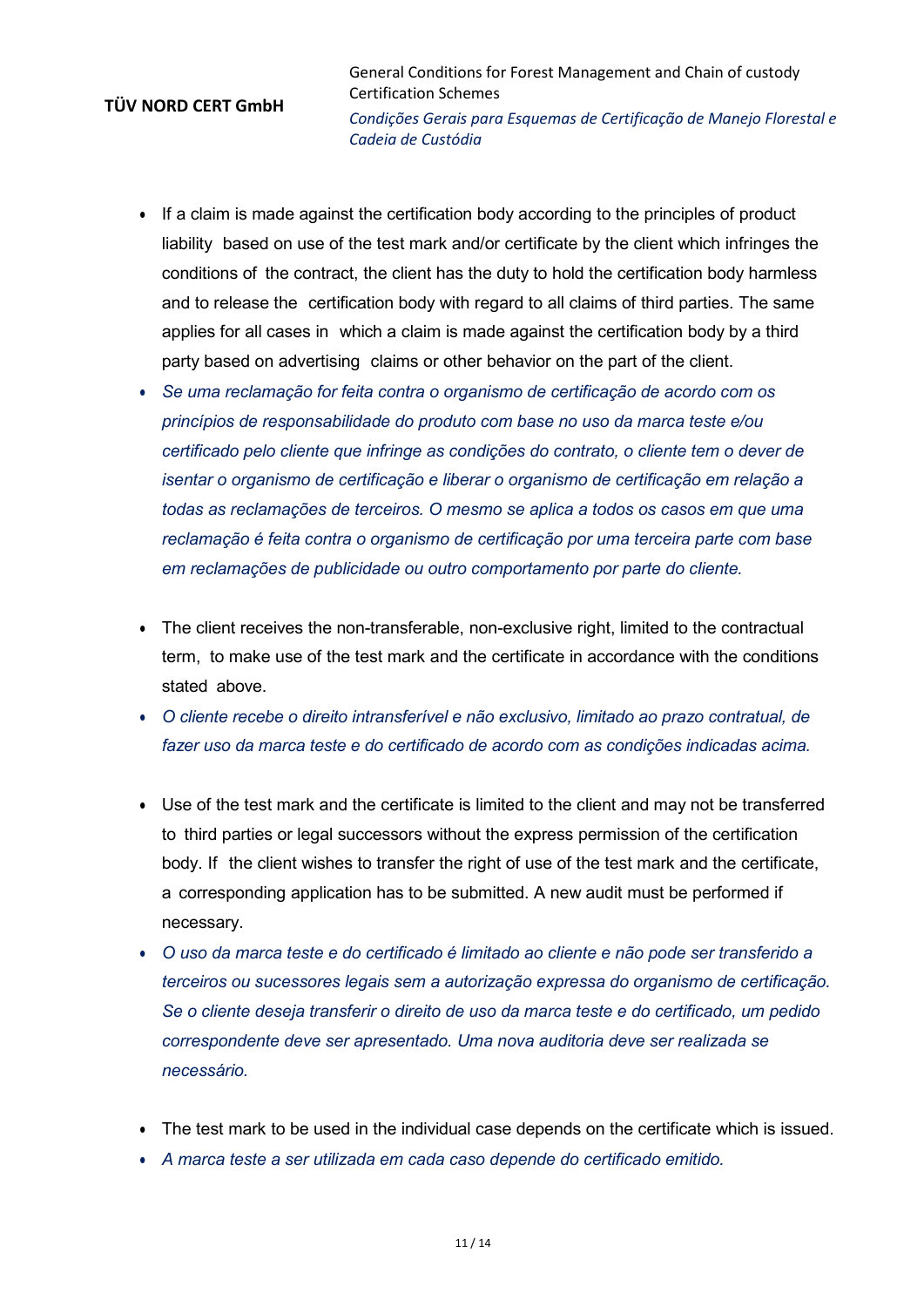- **3. Ending of rights of use**
- *3. Término dos direitos de uso*
- 3.3 The right of the client to use the test mark and to claim ownership of the certificate ends automatically with immediate effect without the need for an express statement of termination if among others
- *3.3 O direito do cliente de usar a marca teste e reivindicar a propriedade do certificado termina automaticamente com efeito imediato, sem a necessidade de uma declaração expressa de rescisão se, entre outros*
	- the client does not immediately report changes in his operations which are of significance as regards the certification, or indications that such changes may occur, to the certification body,
	- *o cliente não relata imediatamente mudanças em suas operações que sejam significativas no que diz respeito à certificação, ou indicações de que tais mudanças possam ocorrer, ao organismo de certificação,*
	- the test mark and/or the certificate are used in a such a way as to infringe the provisions of Item 2,
	- *a marca teste e/ou o certificado são usados de forma a infringir as disposições do item 2,*
	- the results of the surveillance audits no longer justify maintenance of the certificate,
	- *os resultados das auditorias de supervisão não justificam mais a manutenção do certificado,*
		- insolvency proceedings are opened with regard to the assets of the client or an application for opening of such proceedings directed against the client is refused on the grounds that insufficient assets are available,
		- *o processo de insolvência é aberto em relação aos bens do cliente ou um pedido de abertura de tal processo dirigido contra o cliente é recusado com base na falta de bens disponíveis,*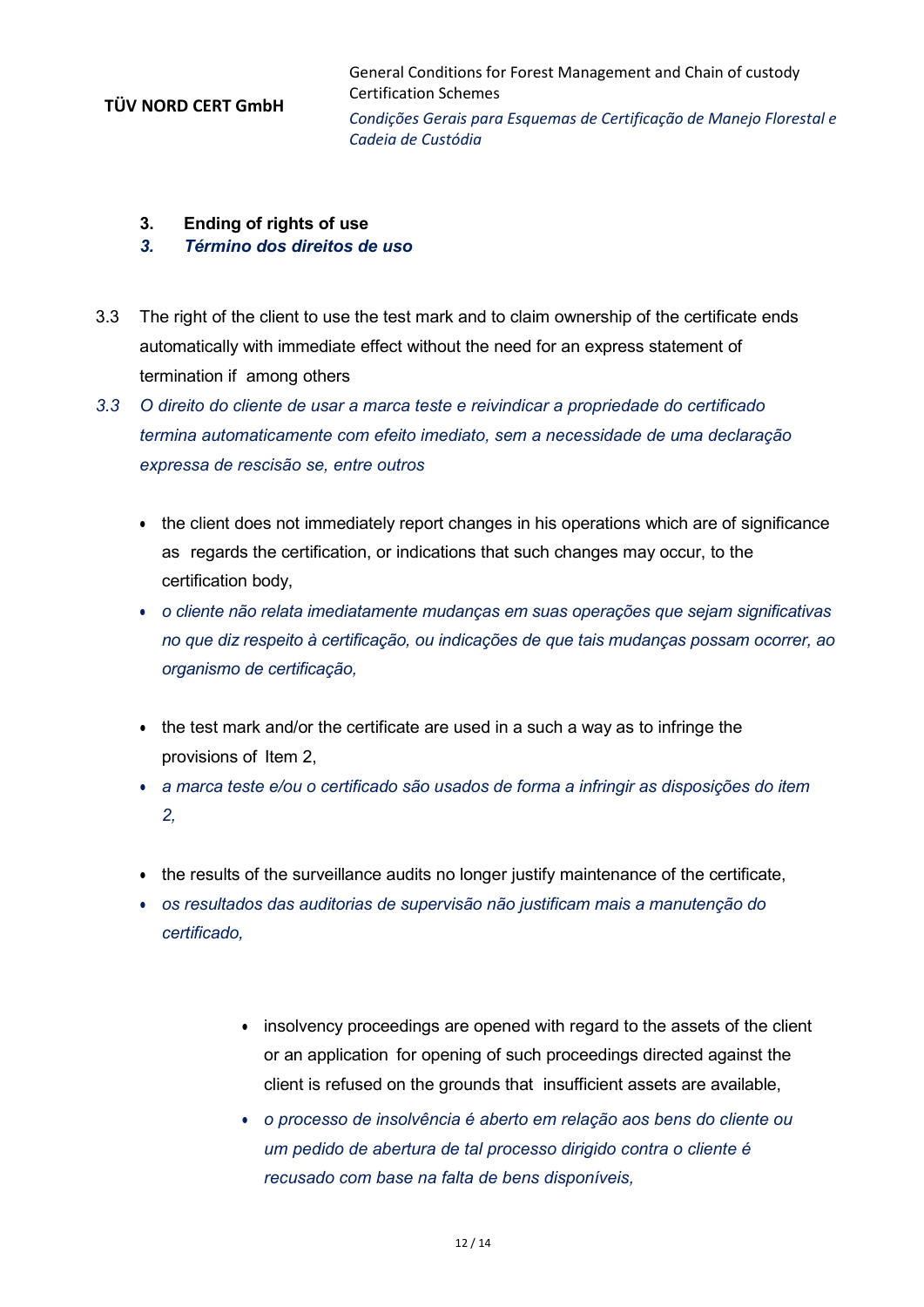General Conditions for Forest Management and Chain of custody Certification Schemes *Condições Gerais para Esquemas de Certificação de Manejo Florestal e Cadeia de Custódia*

- surveillance audits cannot be performed within the specified periods or
- *auditorias de supervisão não podem ser realizadas dentro dos períodos especificados ou*
- disputes arise in relation to the test mark in connection with competition law or intellectual property rights.
- *surgem disputas em relação à marca teste em conexão com a lei da concorrência ou direitos de propriedade intelectual.*

The certification body is entitled to suspend or terminate a certificate, and hereby the entitlement to use the test mark, if the certification body subsequently becomes aware of new information pertaining to the assessment of the certification procedure or its result. *O organismo de certificação tem o direito de suspender ou rescindir um certificado e, por meio deste, o direito de usar a marca teste, se o organismo de certificação subsequentemente tomar conhecimento de novas informações relativas à avaliação do procedimento de certificação ou seu resultado.*

In addition, TÜV NORD CERT and the client have the right to terminate the contractual relationship with immediate effect, if use of the test mark is prohibited to the client in a manner which is legally binding. The same applies for the certificate. *Além disso, o TÜV NORD CERT e o cliente têm o direito de rescindir a relação contratual com efeito imediato, se o uso da marca teste for proibido ao cliente de forma legalmente vinculativa. O mesmo se aplica ao certificado.*

- 3.4 The certification body has the right to instigate a decertification procedure in the presence of the reasons given in 3.1 following proper and expert analysis, and to suspend, withdraw or declare the certificate to be invalid. Lifting the suspension is described in the scheme specific service description. Any costs associated with this shall be the responsibility of the client.
- *3.4 O organismo de certificação tem o direito de iniciar um procedimento de cancelamento da certificação na presença das razões apresentadas em 3.1 após análise adequada e especializada, e de suspender, retirar ou declarar o certificado inválido. O levantamento da suspensão está descrito na descrição dos serviços específico do esquema. Quaisquer custos associados a isso serão de responsabilidade do cliente.*